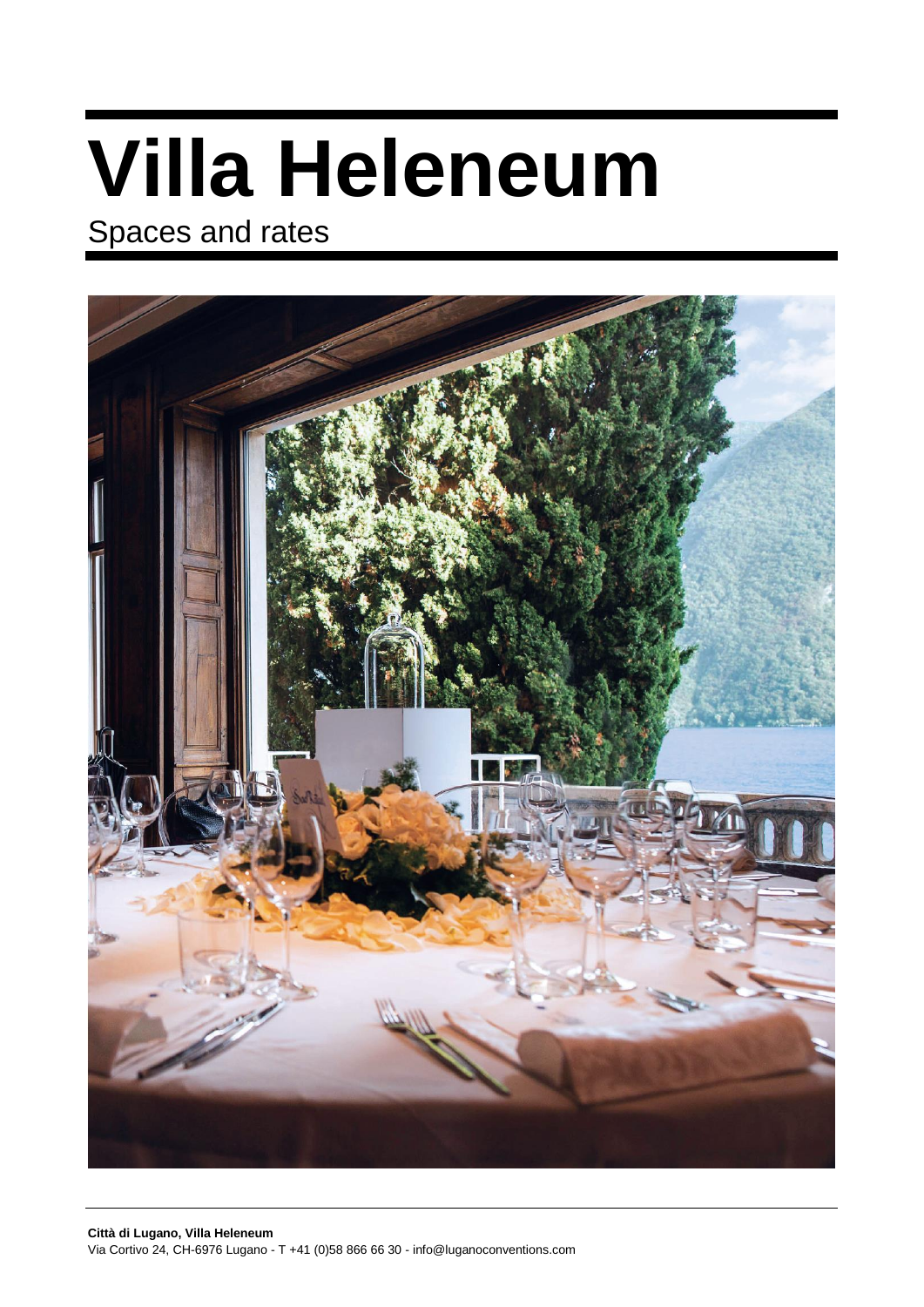# **1. SPACES FOR EVENTS**

| <b>SPACE</b>                                                    | N° OF<br><b>ROOMS</b> | m <sup>2</sup> |     |    | G          | ご          |                                             |
|-----------------------------------------------------------------|-----------------------|----------------|-----|----|------------|------------|---------------------------------------------|
| <b>GROUND FLOOR</b>                                             |                       | 197.20         | 100 | 80 | on request | on request | yes                                         |
| $1ST$ FLOOR                                                     |                       | 131.60         | 50  | 50 | on request | on request | yes                                         |
| $2^{ND}$ FLOOR                                                  | 5                     | 160.60         | 50  | 50 | on request | on request | yes                                         |
| <b>PARK</b><br>(surfaces for<br>mounting tensile<br>structures) |                       | 64 and 64      |     |    | yes        | no         | Only with request to<br>AIL tor connections |

The maximum capacity allowed for the entire villa is 200 people

T capacity for standing reception  $\widehat{\mathcal{F}}$  internet Wi-Fi

disabled access

 $\ddot{\bullet}$  seated meal capacity  $\ddot{\bullet}$ 

## **2. SUPPORT AREAS**

| <b>SPACE</b>                                   | $N^{\circ}$ OF<br><b>ROOMS</b> | m <sup>2</sup> | <b>DESCRIPTION</b>                                                    |
|------------------------------------------------|--------------------------------|----------------|-----------------------------------------------------------------------|
| <b>GROUNDFLOOR</b><br>cloakroom                | 2                              | 35.2           |                                                                       |
| 1 <sup>SI</sup> FLOOR<br>small catering room   |                                | 22.8           | It is not possible to connect food-warmers operating at over 220 volt |
| $2^{ND}$ FLOOR<br>small catering room          |                                | 25             | It is not possible to connect food-warmers operating at over 220 volt |
| <b>PARK</b><br>small catering room<br>basement |                                | 40             | With 32 A connection for catering equipment                           |

## **3. TYPE OF EVENTS**

The Villa and Grounds offer ideal spaces for different types of events.

| <b>TYPE</b>              | <b>RATES</b>            |
|--------------------------|-------------------------|
| <b>PRIVATE EVENTS*</b>   | As per Rates for spaces |
| <b>PHOTO SHOOTING</b>    | on request              |
| <b>FILMING LOCATIONS</b> | on request              |
| <b>FASHION SHOWS</b>     | As per Rates for spaces |

\* The lessor reserves the right to deny permission for an event considered inappropriate.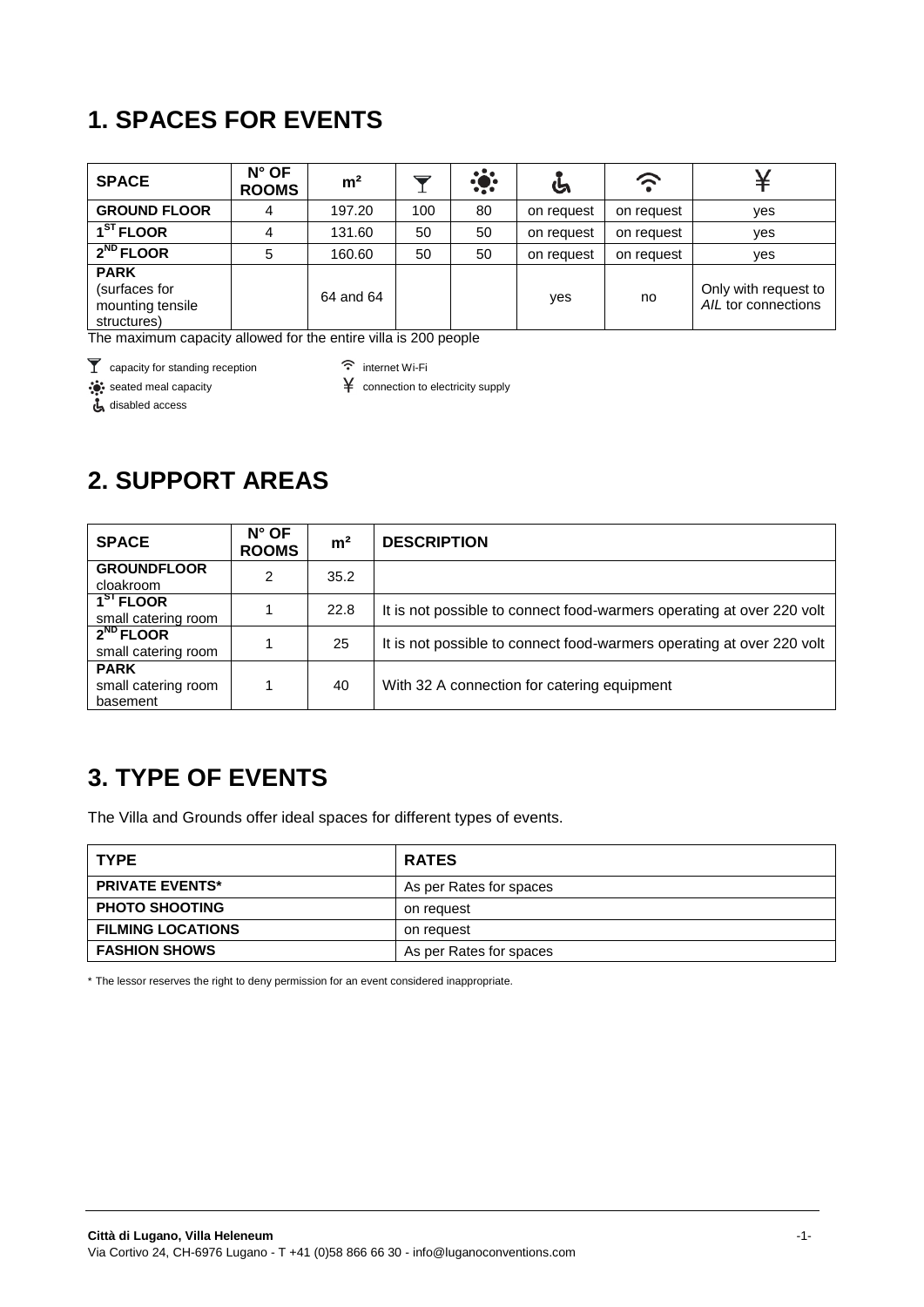## **4. RATES FOR SPACES**

| <b>SPACE</b>                                                                                                                 | <b>CHF PER DAY</b> | <b>SURCHARGE</b>                                                                                                                                                     |
|------------------------------------------------------------------------------------------------------------------------------|--------------------|----------------------------------------------------------------------------------------------------------------------------------------------------------------------|
| <b>VILLA AND</b><br><b>PARK</b>                                                                                              | $5'000 -$          | Presence of caretaker required. First 8 hours included in the rate.<br>Each additional hour CHF 55 .- / hour<br>After midnight, every additional hour CHF 500.-/hour |
| <b>GROUND FLOOR</b><br><b>AND PARK</b>                                                                                       | $3'500 -$          | Presence of caretaker required. First 8 hours included in the rate.<br>Each additional hour CHF 55 .- / hour<br>After midnight, every additional hour CHF 500.-/hour |
| 1 <sup>S</sup> FLOOR<br>$2'000 -$<br>for main use                                                                            |                    | After midnight, every additional hour CHF 500.-/hour                                                                                                                 |
| 1 <sup>ST</sup> FLOOR<br>$1'000 -$<br>In addition to the<br>ground floor                                                     |                    | After midnight, every additional hour CHF 500.-/hour                                                                                                                 |
| $2^{ND}$ FLOOR<br>for main use                                                                                               | $2'000 -$          | After midnight, every additional hour CHF 500.-/hour                                                                                                                 |
| $2ND$ FLOOR<br>In addition to the<br>ground floor or 1st floor                                                               | $1'000 -$          | After midnight, every additional hour CHF 500 .- /hour                                                                                                               |
| <b>PARK</b><br>from 07:30 to 23:00: with<br>the possibility of using a<br>small room for catering and<br>the Villa's toilets | $2'000 -$          | If an electricity connection is needed, the company AIL must<br>prepare it. Related costs are to be borne by the client.                                             |
| <b>SET-UP/</b><br><b>DISMANTLING</b><br>Day (07:30-23:00)                                                                    | $500 -$            | Mandatory caretaker service 55.-/hour                                                                                                                                |

#### **NOTES**

All rates are subject to 7.7% VAT which is not included in the prices listed.

Unless otherwise specified, the rates per floor and for the entire villa are inclusive of the presence of a caretaker for up to 8 hours per day. Should the event run for more than 8 hours, every additional hour is invoiced at CHF 55.-/ hour to the client.

During the setting up and dismantling phase, every hour when the caretaker is present is invoiced at CHF 55.- / hour to the client.

The rates are applied per floor or per room and per day and are inclusive of standard cleaning (for the use of catering different conditions apply).

The presence of a caretaker is compulsory during any event, including during the setting up and dismantling phases.

According to how the building is used, the Culture Department may request the mandatory presence of supervisory and security personnel with related costs to be borne by the organisers.

For events which are also organised in the park and on the terrace, after 23:00 these events can only continue inside the villa as a matter of respect for the neighbours (as per Municipal Order).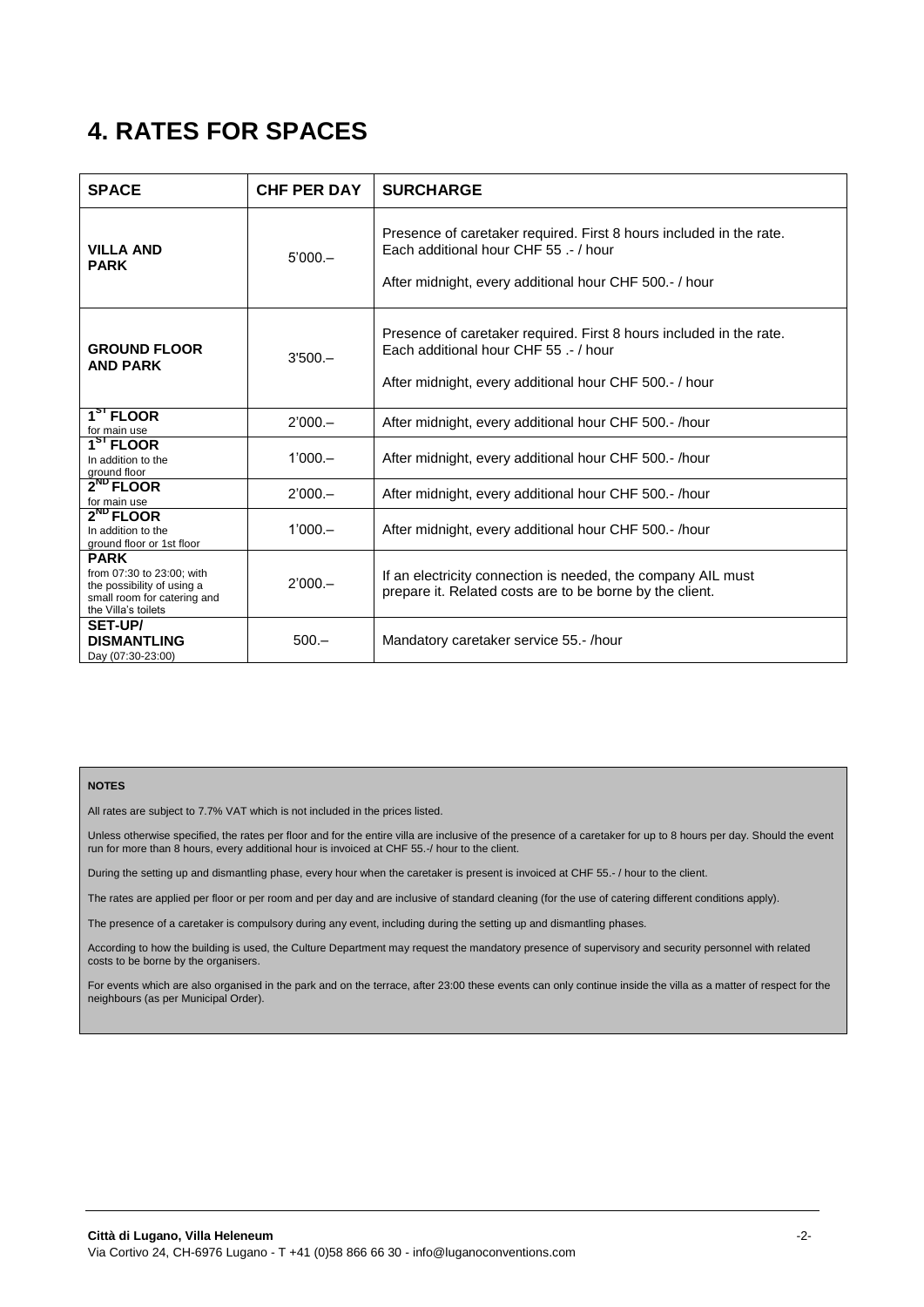## **5. EXTRA SERVICES AND SURCHARGES**

| <b>EXTRA SERVICES</b>                                                     | <b>CHF</b> (7.7% VAT EXCLUDED) |  |  |  |
|---------------------------------------------------------------------------|--------------------------------|--|--|--|
| Day setting up and dismantling                                            | $500 - / day$                  |  |  |  |
| <b>Caretaker</b>                                                          | $55 - / hour$                  |  |  |  |
| Surveillance service from 06:00 to 23:00                                  | $55 - / hour$                  |  |  |  |
| Surveillance service from 23:00 and 06:00,<br><b>Sundays and holidays</b> | $55 - (+10\% / hour)$          |  |  |  |
| <b>Extraordinary cleaning service</b>                                     | 55.-/hour                      |  |  |  |
| <b>Production service</b>                                                 | $90.-/$ hour                   |  |  |  |
| Night-time surcharge                                                      | 500 .- / hour after 24:00      |  |  |  |
| AIL connection to mains electricity supply                                | Official costs                 |  |  |  |

## **6. ACCESS**

The Villa does not provide parking and the area around the villa has a limited number of public parking spaces. Below are several access options:

## **OWN VEHICLE**

- **-** along via Cortivo, blue parking spaces permit 1.5 hours parking with a parking disc.
- **-** at the end of the road there is parking for 20 vehicles (chargeable with parking meter).
- **-** possibility of booking parking spaces along via Cortivo as per Municipal Ordinance governing parking spaces. The reservation must be made in writing to polizia@lugano.ch, specifying the date of the event, the time of stay, the number of parking spaces and the billing address.

## **SHUTTLE TO CONZA CAR PARK**

**-** Possibility of booking public parking spaces at the Exhibition Centre or at the Palazzo dei Congressi and then transfer with the *TPL* shuttle

## **SHUTTLE FROM THE BOAT LANDING**

- **-** From Lugano landing with a boat providing scheduled services, stopping, by request, at Villa Heleneum
- **-** From Lugano landing by a different sized boat using the taxi service.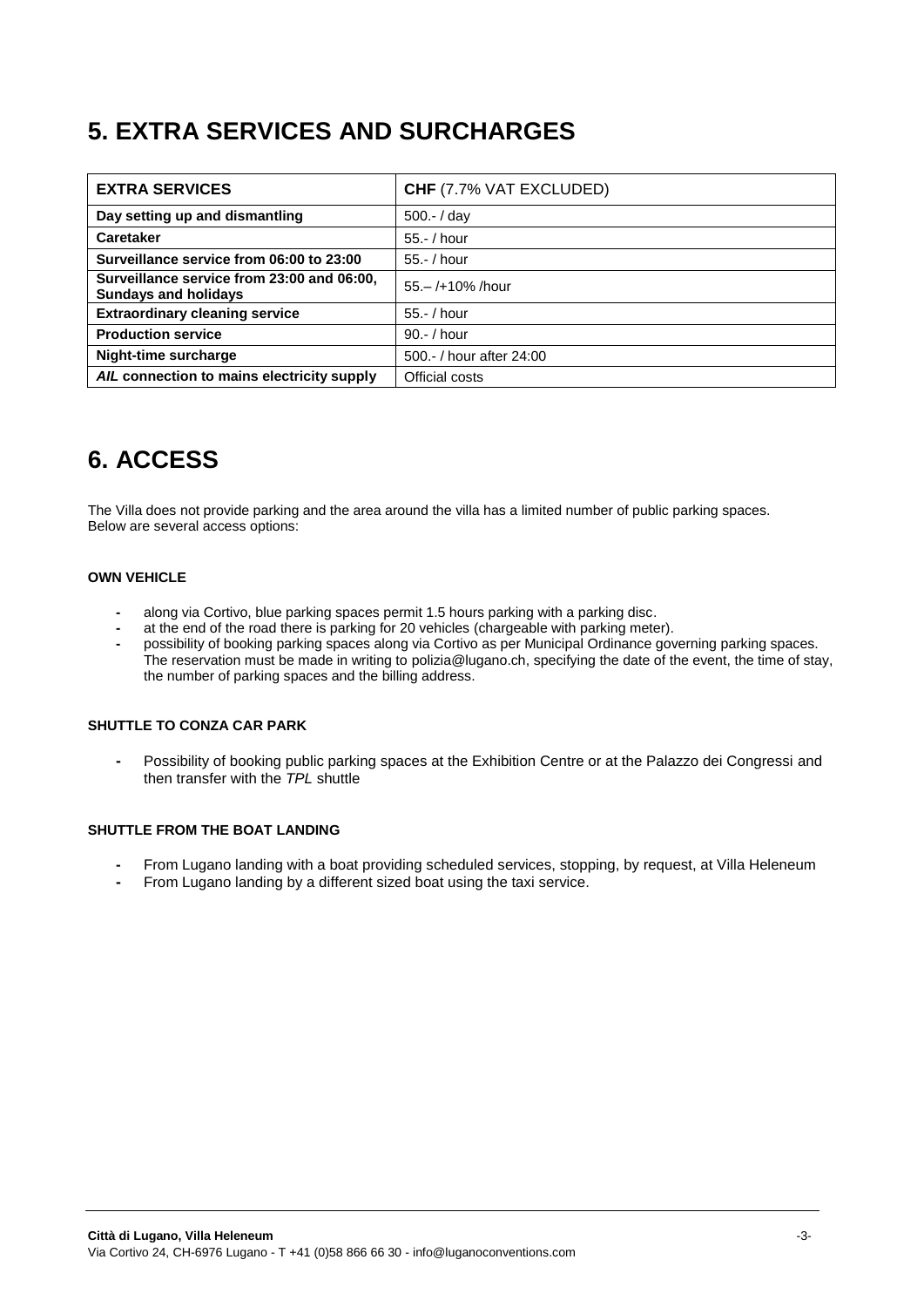# **7. GROUND FLOOR PLAN**

The ground floor, overlooking the lake, the terrace and offering direct access to the park, is the most scenic in the Villa; it offers exclusive, elegant solutions for organising private events and for weddings.

| <b>GROUND</b><br><b>FLOOR</b>     | $N^{\circ}$ OF<br><b>ROOMS</b> | m <sup>2</sup> |     | $\sim$<br><b>.9:</b> | Э          | ご          |     |
|-----------------------------------|--------------------------------|----------------|-----|----------------------|------------|------------|-----|
| <b>TOTAL</b>                      | 4                              | 197.20         | 100 | 80                   | on request | on request | yes |
| <b>ROOM 24</b>                    |                                | 72             |     |                      | on request | on request | yes |
| <b>ROOM 27</b>                    |                                | 43.2           |     |                      | on request | on request | yes |
| <b>ROOM 28</b>                    |                                | 42             |     |                      | on request | on request | yes |
| <b>ROOM 29</b>                    |                                | 40             |     |                      | on request | on request | yes |
| <b>EXTERNAL</b><br><b>TERRACE</b> | 1                              | 28.8           |     |                      | on request | on request | yes |
| <b>CLOAKROOM</b>                  | $\overline{2}$                 | 35.2           |     |                      |            |            | yes |
| <b>PARK</b>                       |                                | 64+64          |     |                      |            |            |     |

 $\overline{\Upsilon}$  capacity for standing reception  $\widehat{\Upsilon}$  internet Wi-Fi

disabled access



 $\ddot{\bullet}$  seated meal capacity  $\breve{\bullet}$  connection to electricity supply

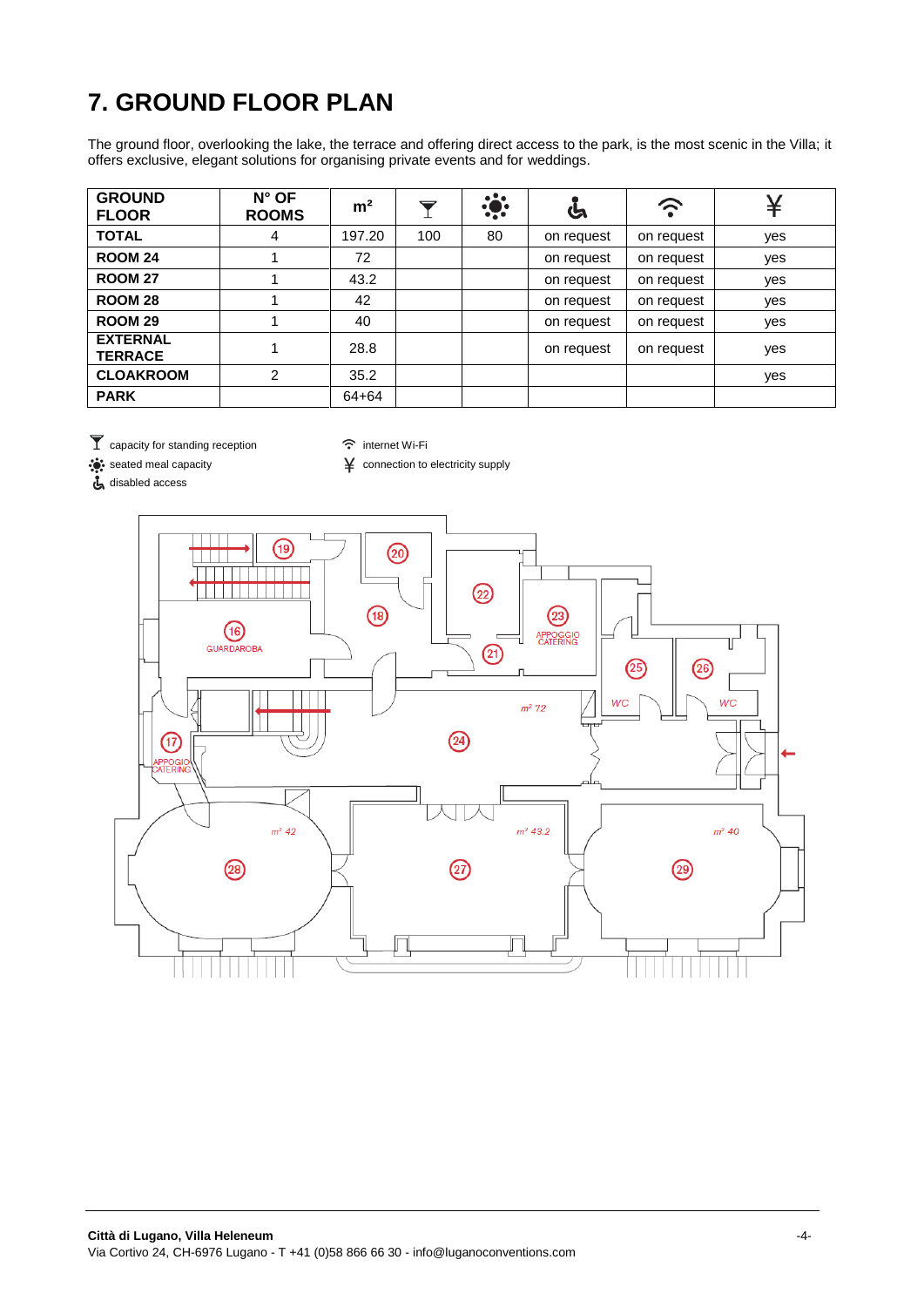# **8. FIRST FLOOR PLAN**

| <b>1ST FLOOR</b> | $N^{\circ}$ OF<br><b>ROOMS</b> | m <sup>2</sup> |    |    | ৬          | $\widehat{\mathcal{L}}$ |     |
|------------------|--------------------------------|----------------|----|----|------------|-------------------------|-----|
| <b>TOTAL</b>     | 4                              | 131.60         | 50 | 50 | on request | on request              | yes |
| ROOM 34          |                                | 29.5           |    |    | on request | on request              | yes |
| <b>ROOM 35</b>   |                                | 49.5           |    |    | on request | on request              | yes |
| ROOM 36          |                                | 30             |    |    | on request | on request              | yes |
| <b>ROOM 37</b>   |                                | 22.6           |    |    | on request | on request              | yes |

 $\overline{\mathbf{T}}$  capacity for standing reception  $\widehat{\mathbb{C}}$  internet Wi-Fi

 $\ddot{\bullet}$  seated meal capacity  $\breve{\bullet}$  connection to electricity supply



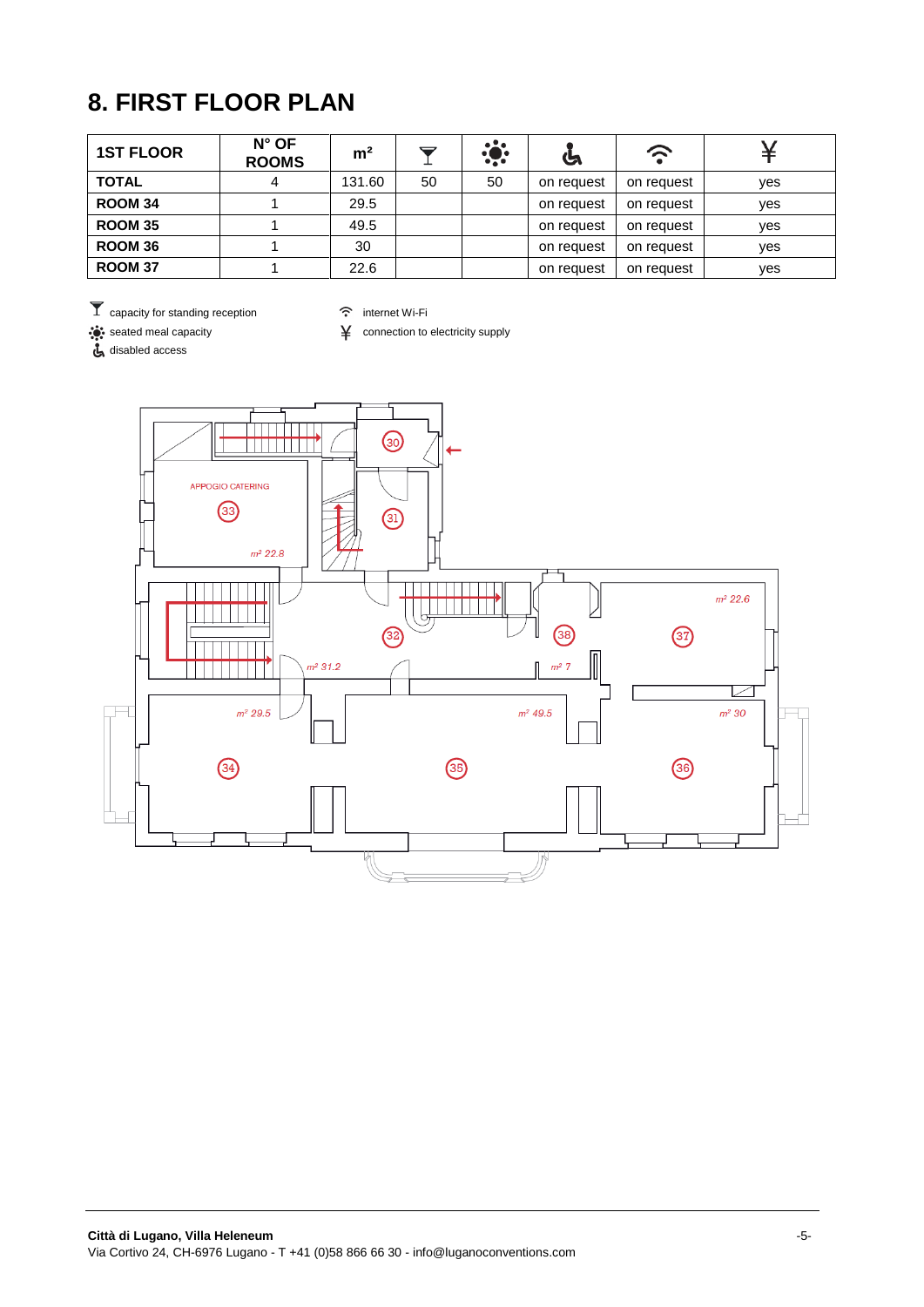## **9. SECOND FLOOR PLAN**

| 2ND FLOOR                      | $N^{\circ}$ OF<br><b>ROOMS</b> | m <sup>2</sup> | ᅩ  | $\bullet$ .<br>١e<br> | ఆ          | ς          |     |
|--------------------------------|--------------------------------|----------------|----|-----------------------|------------|------------|-----|
| <b>TOTAL</b>                   |                                | 160.60         | 50 | 50                    | on request | on request | ves |
| <b>CATERING</b><br><b>ROOM</b> |                                | 25             |    |                       |            |            |     |

 $\overline{\mathbf{T}}$  capacity for standing reception  $\widehat{\mathbf{T}}$  internet Wi-Fi

 $\ddot{\bullet}$  disabled access



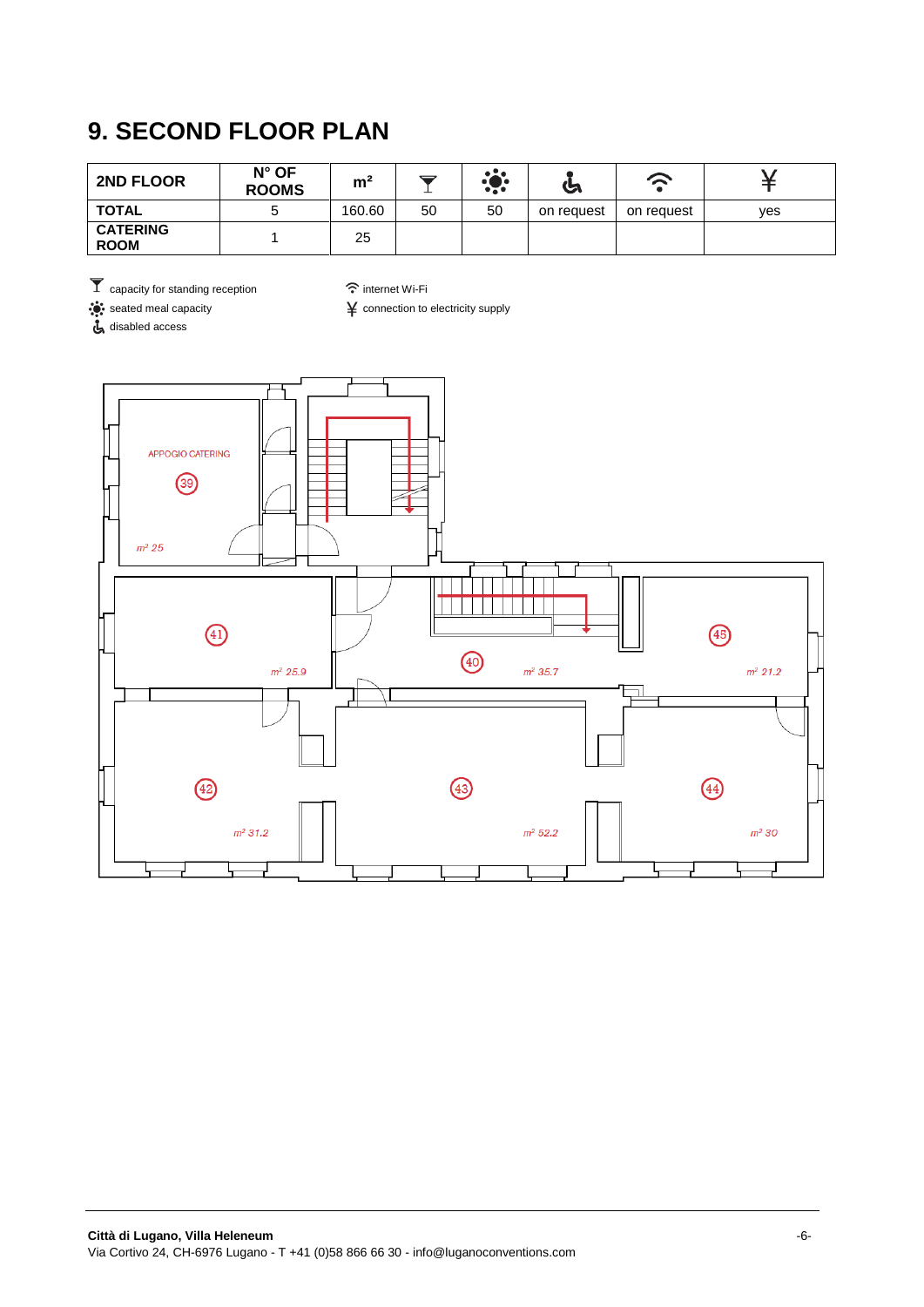## **GENERAL CONDITIONS**

#### **1. Agreement**

For the use of the spaces in Villa Heleneum (administrative property belonging to the city of Lugano) an agreement is entered into under public law. Entering into the agreement requires acceptance of the general conditions which are deemed an integral part thereof. Booking is valid only upon entering into the agreement of which two copies must be signed by both parties within 30 days of receipt (at the latest 3 days prior to the event).

#### **2. Conditions and purpose of use**

The Lessee must inform the Lessor in advance of the type and purpose of the event, in addition to the approximate number of attendees. Without such information the Lessor reserves the right not to accept the booking.

#### **3. Payment terms**

Upon entering into the agreement the Lessor may request a down payment in addition to either partial or total advance payment. Upon completion of the event the Lessor issues an invoice which shall be paid within 30 days. It is not possible to pay by credit card. The booking remains effective provided that the payment terms set forth in the agreement are complied with.

#### **4. Cancellation conditions**

Should the Lessee decided to withdraw from the agreement it must do so in writing. In such case the Lessor reserves the right to invoice part of the total costs:

up to 4 months prior to the event: expenses

up to 2 months prior to the event: 50%

less than 2 months prior to the event: 80%.

In justified cases the Lessor allows the Lessee to delay or to bring forward the date of the event (subject to availability of space) without invoicing the above-mentioned penalty payments.

#### **5. Force Majeure**

In the event of unforeseeable situations and force majeure such as war, terrorism, strikes, earthquakes, epidemics, natural disasters and suchlike, both parties are released from their contractual obligations and the Lessee shall be refunded in respect of any advance payments made. Under no circumstances shall the Lessor refund the Lessee on account of advance payments made to third parties, loss of earnings and reputational damage.

#### **6. Publicity, decorations and signage**

Written notices are only permitted in designated places or on designated surfaces; it is not permitted to display objects or posters in other locations either inside or outside the structure. In order to attach decorations, posters and signs on the structure or on the furniture, the use of material which may cause damage (nails, screws, blue, staples etc.) is prohibited. Any damage arising from failure to comply with these rules shall be invoiced to the Lessee. Within the rooms it is not possible to place and/or to distribute flyers or place other promotional material on the chairs. In such event, the additional hours required for cleaning and waste disposal shall be invoiced apart.

#### **7. Prohibition on smoking**

Smoking is totally prohibited throughout the structure.

#### **8. Prohibition on animals**

Throughout the structure there is a total prohibition on allowing dogs or animals in general to enter.

#### **9. Catering service**

Should a catering service be used, the Lessor may provide the Lessee with an approved list of companies. A company which has not been approved may only operate within the space subject to obtaining the Lessor's prior authorisation. Specific conditions apply to catering companies.

#### **10. Technical installations**

Only written orders are accepted. In the event that third party companies are engaged, the Lessee accepts liability for their work.

#### **11. Shows / concerts**

Particular conditions apply with regard to the use of spaces for shows and concerts.

#### **12. Public events**

If public events are organised the Lessee is required to inform the Lessor as to times, any entrance charges, pre-sales and any other useful information.

#### **13. Trade exhibitions**

For trade exhibitions, special conditions apply which are deemed to be an integral part of the agreement. The exhibition plan must be submitted to the Lessor for its approval before being sent to each single exhibitor. During the assembly and dismantling stages the presence of  $1 - 2$  security agents provided by the Lessor and paid by the Lessee is compulsory. Should motor vehicles be on display, in order to avoid any stains due to leakage of oil on the floor, it is necessary to lay down sheets of plastic underneath the cars on display, whether indoors or outdoors.

#### **14. Loading / unloading / parking**

Motor vehicles are not allowed to park on the area in front of with the exception of vehicles being displayed or vehicles used by the bride and groom during a wedding in the villa. Loading and unloading may be performed for the time strictly necessary for the related operations. The vehicles must then be moved. The Lessee must request specific permission from the Municipal Police in order to reserve any parking spaces along Via Cortivo.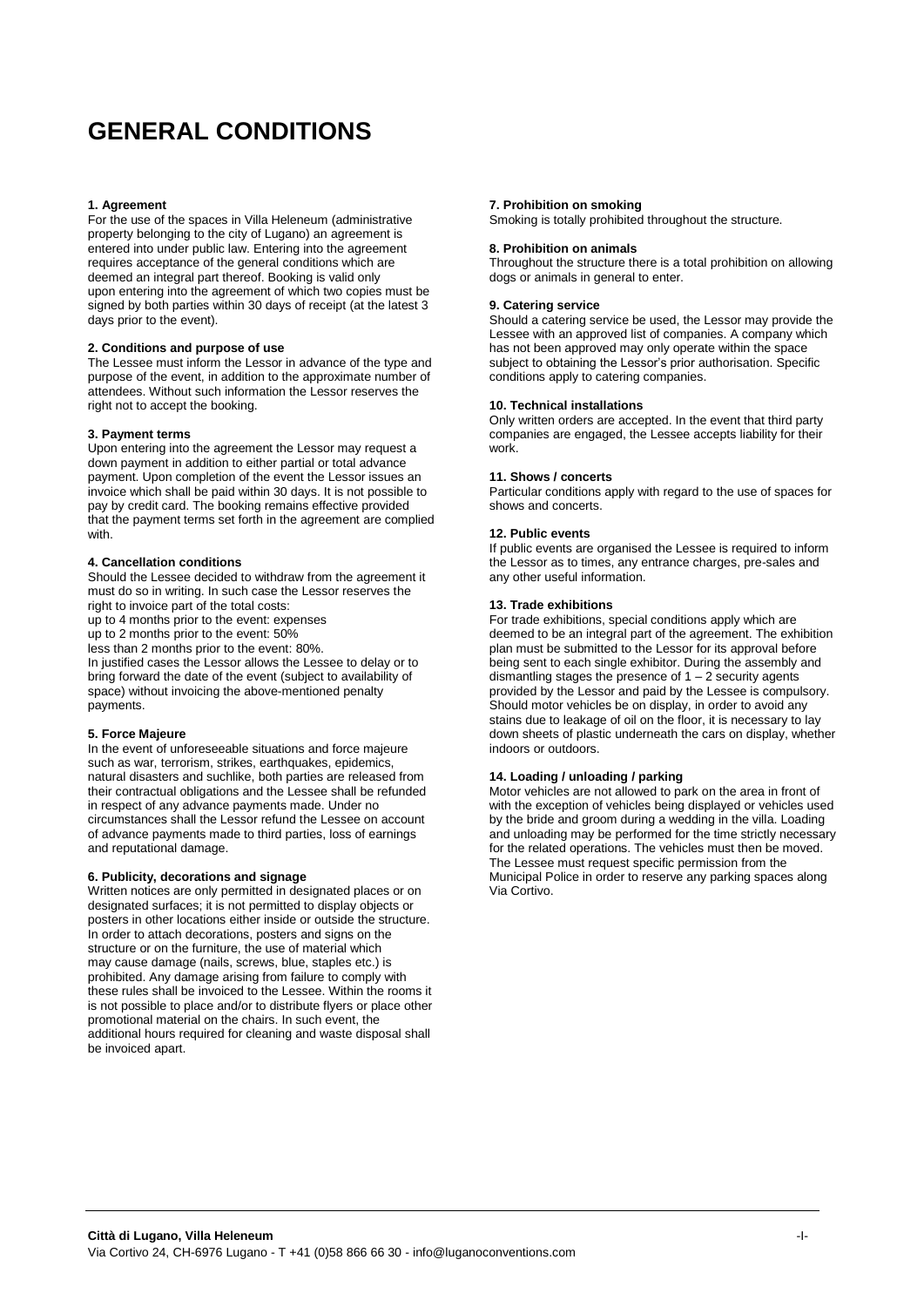## **GENERAL CONDITIONS**

#### **15. Cleaning / waste disposal**

Standard cleaning is included in the licence fee and is payable by Villa Heleneum. Extraordinary cleaning works and disposal of waste left by the Lessee or by exhibitors shall be invoiced separately.

#### **16. Use of the grounds of Villa Heleneum**

For use of the grounds (public land) a written request setting out the reasons must be sent to Lugano Municipality at least 2 months prior to the event.

#### **17. Liability / insurance**

The Lessee is responsible for all loss or damage caused to the structure, furnishings or material provided. The Lessee undertakes to inform the Lessor of any damage.

Damage shall be recorded and repaired by specialists engaged by the Lessor and the Lessee shall bear all related costs. The Lessor declines all liability for material stored within the structure.

The Lessee is liable for appropriate, professional supervision of its material, third-party material and material provided by the Lessor. The Lessee undertakes to take out appropriate insurance policies against theft, fire and damage to items brought into the spaces being leased.

#### **18. Third-party services**

Should the Lessor obtain technical equipment for the Lessee or other services pertaining to the event from third parties, the Lessor acts in the name of the Lessee which bears all related costs. The Lessee is liable for all loss or damage caused by the use of same and releases the Lessor from all undertakings in respect of such third parties.

#### **19. Special permits**

Any request for special permits shall be made directly and at its own expense by the Lessee to the relevant offices. The Lessor may provide assistance and advise the Lessee in this respect.

#### **20. Logos**

Under no circumstances may the Lessee use the City of Lugano's institutional logo, unless specifically authorised to do so in writing by the Municipality.

#### **21. Completion of the contract**

Both parties may agree on riders and amendments to the lease agreement and to the general conditions. This shall be done in writing and signed by both parties.

#### **22. Acceptance of the general conditions**

By entering into this agreement the Lessee warrants and represents that it has received, read and accepted the general conditions in addition to any supplementary agreements referred to in the agreement.

#### **23. Objections**

In the event of any objection with regard to the agreement and the related general conditions, the ordinary administrative authorities shall exercise jurisdiction.

Lugano, 23.3.2017